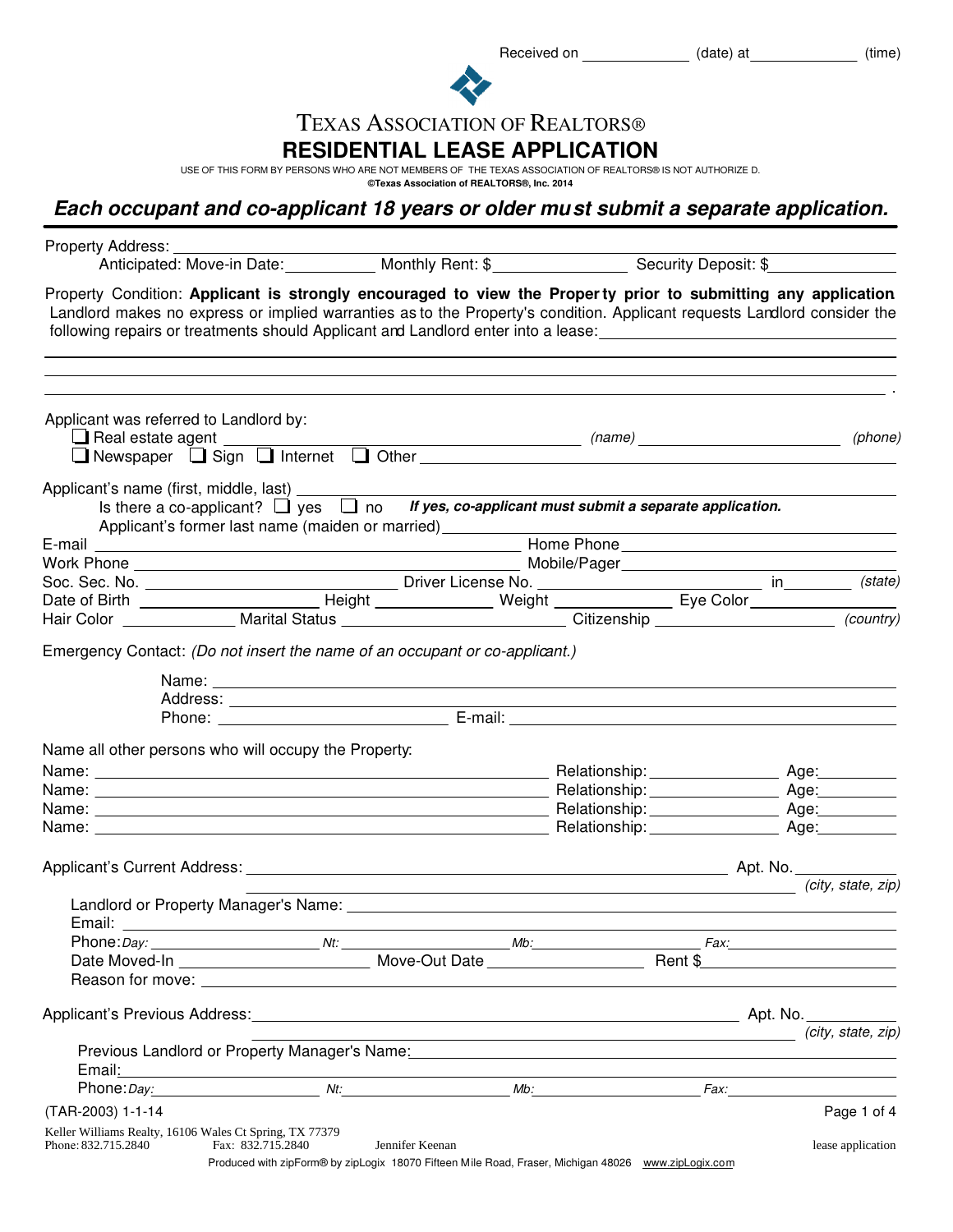|                     | Residential Lease Application concerning |                                                                                                                                                                                                                                                                                                                                                   |                                                                                                                                                                                                                                                                                                                                             |               |           |                                                                                                                                                                                                                                       |
|---------------------|------------------------------------------|---------------------------------------------------------------------------------------------------------------------------------------------------------------------------------------------------------------------------------------------------------------------------------------------------------------------------------------------------|---------------------------------------------------------------------------------------------------------------------------------------------------------------------------------------------------------------------------------------------------------------------------------------------------------------------------------------------|---------------|-----------|---------------------------------------------------------------------------------------------------------------------------------------------------------------------------------------------------------------------------------------|
|                     |                                          |                                                                                                                                                                                                                                                                                                                                                   |                                                                                                                                                                                                                                                                                                                                             |               |           |                                                                                                                                                                                                                                       |
|                     |                                          |                                                                                                                                                                                                                                                                                                                                                   |                                                                                                                                                                                                                                                                                                                                             |               |           |                                                                                                                                                                                                                                       |
|                     |                                          |                                                                                                                                                                                                                                                                                                                                                   |                                                                                                                                                                                                                                                                                                                                             |               |           |                                                                                                                                                                                                                                       |
|                     |                                          |                                                                                                                                                                                                                                                                                                                                                   |                                                                                                                                                                                                                                                                                                                                             |               |           |                                                                                                                                                                                                                                       |
|                     |                                          |                                                                                                                                                                                                                                                                                                                                                   |                                                                                                                                                                                                                                                                                                                                             |               |           |                                                                                                                                                                                                                                       |
|                     |                                          | Note: If Applicant is self-employed, Landlord may require one or more previous year's tax return attested by a CPA,<br>attorney, or other tax professional.                                                                                                                                                                                       |                                                                                                                                                                                                                                                                                                                                             |               |           |                                                                                                                                                                                                                                       |
|                     |                                          |                                                                                                                                                                                                                                                                                                                                                   |                                                                                                                                                                                                                                                                                                                                             |               |           |                                                                                                                                                                                                                                       |
|                     |                                          |                                                                                                                                                                                                                                                                                                                                                   |                                                                                                                                                                                                                                                                                                                                             |               |           |                                                                                                                                                                                                                                       |
|                     |                                          |                                                                                                                                                                                                                                                                                                                                                   |                                                                                                                                                                                                                                                                                                                                             |               |           |                                                                                                                                                                                                                                       |
|                     |                                          |                                                                                                                                                                                                                                                                                                                                                   |                                                                                                                                                                                                                                                                                                                                             |               |           |                                                                                                                                                                                                                                       |
|                     |                                          |                                                                                                                                                                                                                                                                                                                                                   |                                                                                                                                                                                                                                                                                                                                             |               |           |                                                                                                                                                                                                                                       |
|                     | Type                                     | List all vehicles to be parked on the Property:<br>Year<br>Make                                                                                                                                                                                                                                                                                   | Model                                                                                                                                                                                                                                                                                                                                       | License/State |           | Mo.Pymnt.                                                                                                                                                                                                                             |
|                     | Type & Breed                             | If yes, list all pets to be kept on the Property:<br><u>Name</u><br><u> 1989 - Jan Salaman Salaman (j. 1989)</u><br>the control of the control of the control of the control of the control of the control of the control of the control of the control of the control of the control of the control of the control of the control of the control | Color Weight Age in Yrs. Gender<br><u> 1980 - Johann Barn, mars ann an t-Amhain Aonaich an t-Aonaich an t-Aonaich ann an t-Aonaich ann an t-Aonaich</u>                                                                                                                                                                                     | Neutered?     | Declawed? | Rabies<br><b>Shots Current?</b><br>$\Box$ yes $\Box$ no $\Box$ yes $\Box$ no $\Box$ yes $\Box$ no<br>$\Box$ yes $\Box$ no $\Box$ yes $\Box$ no $\Box$ yes $\Box$ no<br>$\Box$ yes $\Box$ no $\Box$ yes $\Box$ no $\Box$ yes $\Box$ no |
|                     |                                          |                                                                                                                                                                                                                                                                                                                                                   |                                                                                                                                                                                                                                                                                                                                             |               |           | $\Box$ yes $\Box$ no $\Box$ yes $\Box$ no $\Box$ yes $\Box$ no                                                                                                                                                                        |
| <u>Yes</u>          | <u>No</u>                                | year or less?                                                                                                                                                                                                                                                                                                                                     | Will any waterbeds or water-filled furniture be on the Property?<br>Does anyone who will occupy the Property smoke?<br>Will Applicant maintain renter's insurance?<br>Is Applicant or Applicant's spouse, even if separated, in military?<br>If yes, is the military person serving under orders limiting the military person's stay to one |               |           |                                                                                                                                                                                                                                       |
| 00000<br><u>udh</u> | DOOOC<br>u<br>Do                         | Has Applicant ever:<br>been evicted?<br>filed for bankruptcy?<br>lost property in a foreclosure?<br>been convicted of a crime?                                                                                                                                                                                                                    | been asked to move out by a landlord?<br>breached a lease or rental agreement?<br>had any credit problems (including any outstanding debt (e.g., student loans or medical<br>bills)), slow-pays or delinquencies?<br>Is any occupant a registered sex offender?                                                                             |               |           |                                                                                                                                                                                                                                       |
|                     |                                          |                                                                                                                                                                                                                                                                                                                                                   | Are there any criminal matters pending against any occupant?<br>Is there additional information Applicant wants considered?                                                                                                                                                                                                                 |               |           |                                                                                                                                                                                                                                       |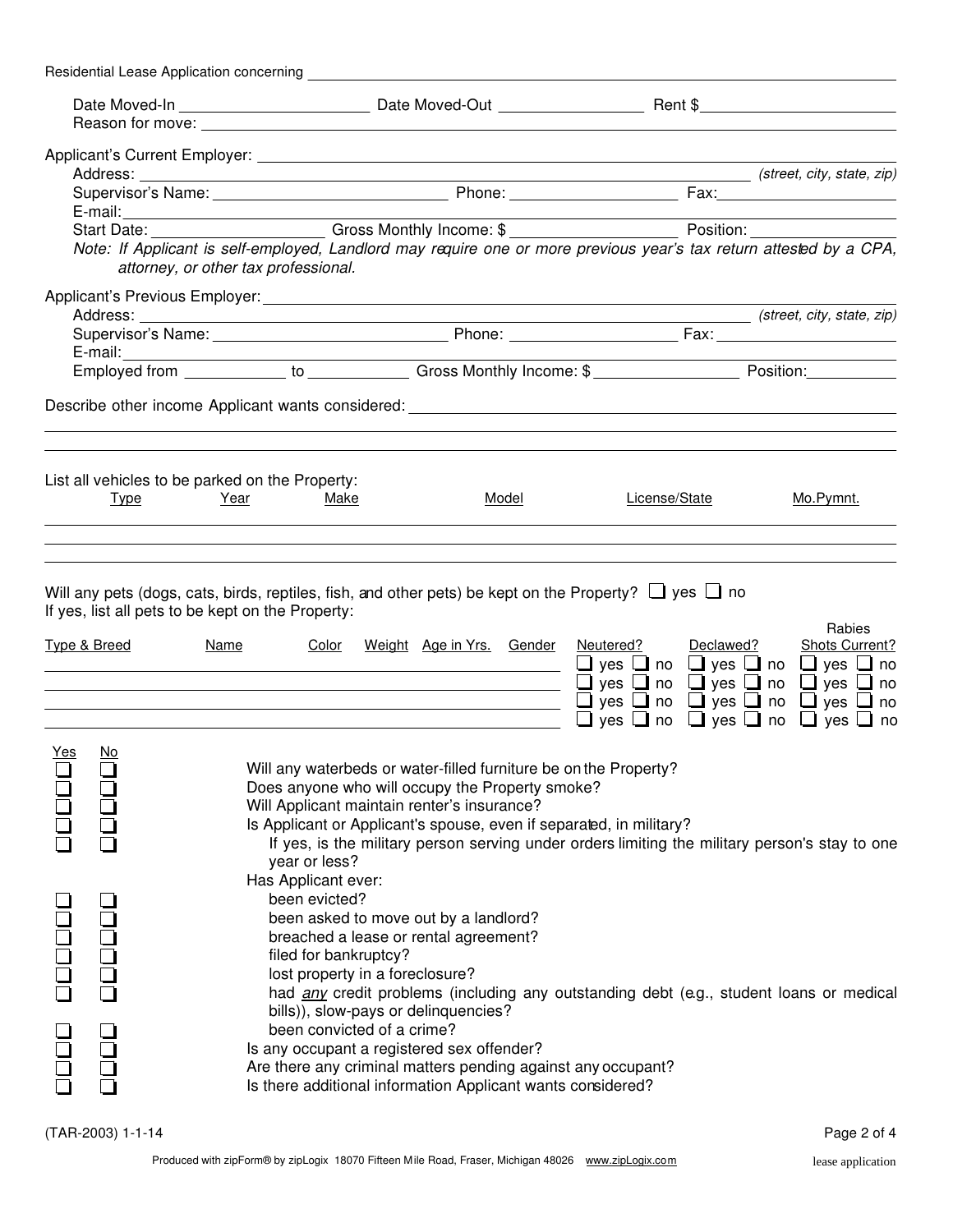| Residential Lease Application concerning |
|------------------------------------------|
|                                          |
| <b>Additional comments:</b>              |
|                                          |

**Authorization:** Applicant authorizes Landlord and Landlord's agent, at any time before, during, or after any tenancy, to:

- (1) obtain a copy of Applicant's credit report;
- (2) obtain a criminal background check related to Applicant and any occupant; and
- (3) verify any rental or employment history or verify any other information related to this application with persons knowledgeable of such information.

**Notice of Landlord's Right to Continue to Show the Property:** Unless Landlord and Applicant enter into a separate written agreement otherwise, the Property remains on the market until a lease is signed by all parties and Landlord may continue to show the Property to other prospective tenants and accept another offer.

**Privacy Policy:** Landlord's agent or property manager maintains a privacy policy that is available upon request.

**Fees:** Applicant submits a non-refundable fee of \$ (entity or individual) for processing and reviewing this application. Applicant Loubmits Louill not submit an application deposit of \$ to be applied to the security deposit upon execution of a lease or returned to Applicant if a lease is not executed.

#### **Acknowledgement & Representation:**

- (1) Signing this application indicates that Applicant has had the opportunity to review Landlord's tenant selection criteria, which is available upon request. The tenant selection criteria may include factors such as criminal history, credit history, current income and rental history.
- (2) Applicant understands that providing inaccurate or incomplete information is grounds for rejection of this application and forfeiture of any application fee and may be grounds to declare Applicant in breach of any lease the Applicant may sign.
- (3) Applicant represents that the statements in this application are true and complete.

Applicant's Signature **Date Date Date Date Date Date Date Date Date Date** 

| For Landlord's Use: |  |                          |  |  |
|---------------------|--|--------------------------|--|--|
| $On \_\_$           |  | (name/initials) notified |  |  |
|                     |  |                          |  |  |
|                     |  |                          |  |  |
|                     |  |                          |  |  |
|                     |  |                          |  |  |

.